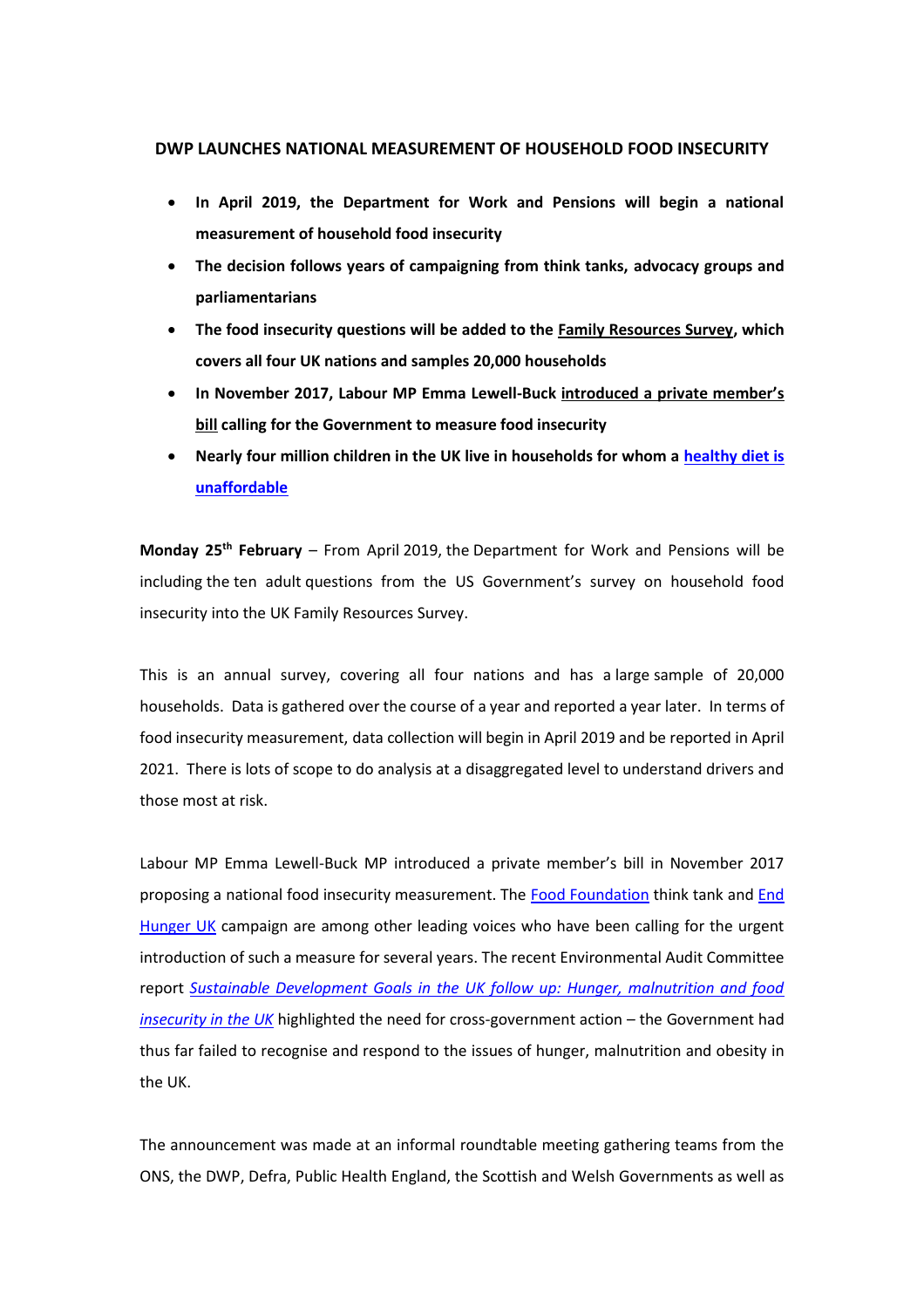representatives of the Food Foundation, Sustain, the Independent Food Aid Network (IFAN), the Trussell Trust and Feeding Britain, as well as Dr Rachel Loopstra from King's College London.

**Anna Taylor, Executive Director of the Food Foundation,** said: "We've known for too long now that a disturbing number of people in the UK don't have access to enough nutritious food, but our knowledge has been too patchy to identify real solutions. In the fifth richest economy in the world, that's a social justice disaster. But this new national measurement of food insecurity is a massive step forward, and will provide essential foundations for the response we so urgently need. A problem we understand is a problem we can solve: now we'll have the information we need to act."

**Emma Lewell-Buck, Member of Parliament for South Shields**, said: "I am thrilled that the Government has finally agreed to implement the asks from my Food Insecurity Bill, and will start measuring UK hunger.

"It is a real pity that it has taken this long to be enacted as every single day that has passed has been a day that another person has gone hungry. This positive step forward should not be used as an excuse for Government inaction whilst this important data is being gathered.

"The enacting of my Bill should be seen as a pre-cursor to real action on the devastating levels of hunger we are seeing in all of our communities.

"I want to give special thanks to the Food Foundation, End Hunger UK, Feeding Britain, all of my colleagues who have supported the Bill and Jo Benham Brown (Key Project) for her petition. Together we are showing that ending hunger is possible."

**Dr Rachel Loopstra, Lecturer in Nutrition, King's College London:** "It is excellent and right that a measure of food insecurity is going into the FRS. It is the key survey for understanding financial and material well-being in the UK, and food insecurity is a critical part of understanding these. Going forward, it would be excellent to see food insecurity being monitored by government as a way of assessing how well their policies and programmes are ensuring that people always have enough food to eat. The number of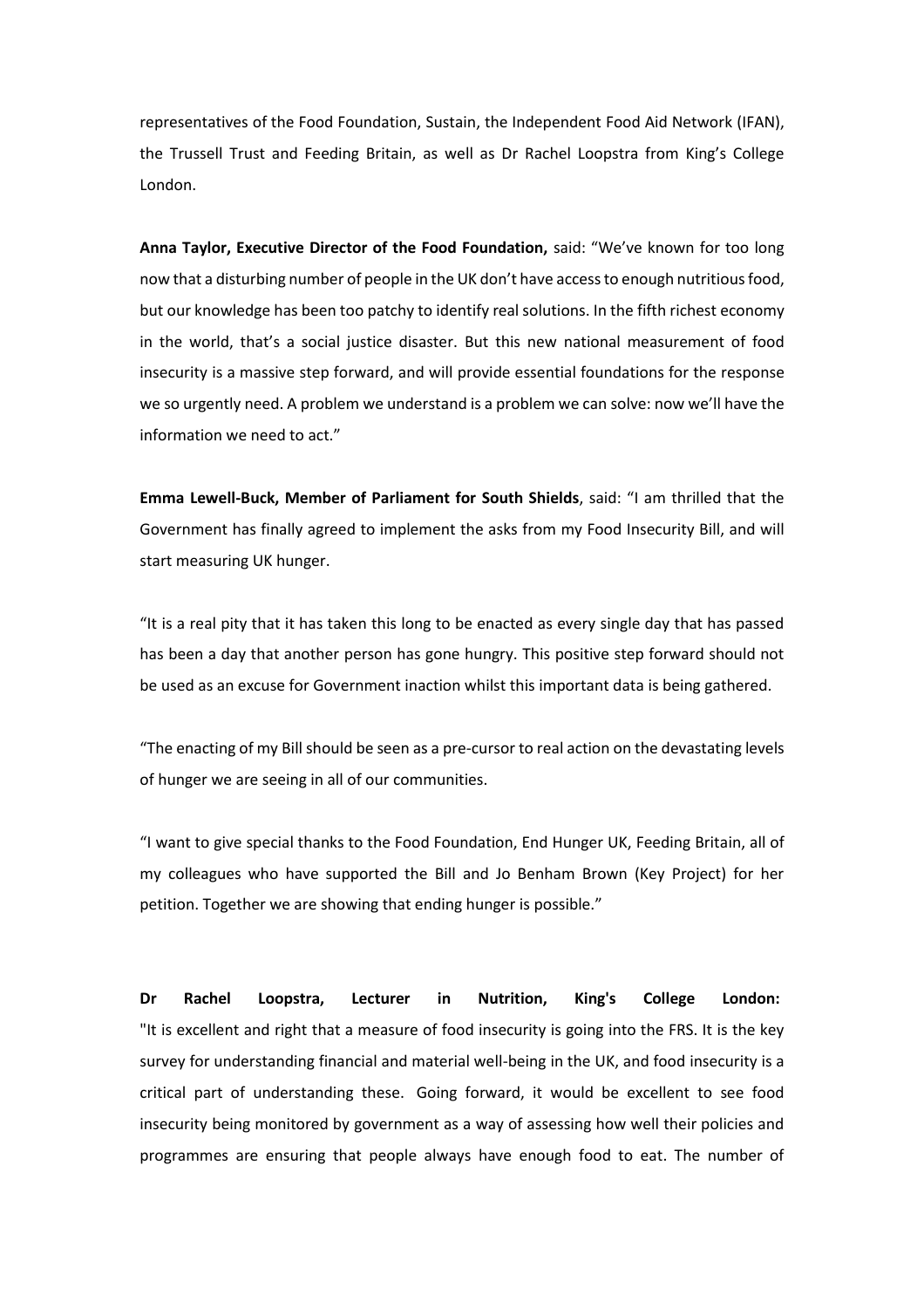children living in food insecure households should be monitored closely especially, as living in a food insecure environment has lasting consequences for their health and well-being. There is one concern with the selected measurement tool - and the other deprivation items used in the FRS - it will only measure how many people experience food insecurity in a given month. As food insecurity is often transient, there will be many people who will have enough money for food in one month, but not the next, so an annual measure would be preferable - in the US, the 30 day prevalence of food insecurity is only about half of the annual prevalence."

**Kath Dalmeny, chief executive of Sustain, an alliance of food and farming organisations, and a board member of the End Hunger UK campaign, said**: "For decades, efforts to ensure that people do not go hungry have been hampered by selective and combative use of statistics on which of our fellow citizens are routinely missing meals due to lack of money or adequate social services. The real-life results are that elderly and housebound people have fallen invisibly through the safety net as meals on wheels services have been cut by local authorities by over 40 per cent from 2014 to 2018. Meanwhile, last year, emergency food banks received over a million referrals for people experiencing financial crisis caused by Government decisions. At every step of the way, food bank and meals on wheels statistics have been disputed by decision-makers. So it is welcome news that authoritative and standardised data from the Office for National Statistics will make these problems visible and help us all rise above temporary political disputes, to allocate responsibility dispassionately for ensuring that everyone can afford to eat well."

**Niall Cooper, Director of Church Action on Poverty, and Chair of the End Hunger UK Board, said:** "It was over three years ago that End Hunger UK coalition members first called on the Government to 'count the hungry.' So we're delighted, three years later, that food insecurity levels are finally going to be measured regularly. Our task now is to ensure that Government not only 'counts the number of people going hungry' in this country, but takes responsibility for reducing the numbers of people who haven't got enough money to feed themselves adequately. This is a great first step, but our job won't be complete until everyone has access to good food, and no one needs to go to bed hungry in the UK."

**Sabine Goodwin, Independent Food Aid Network, said:** "For too long we've been depending on statistics from the Trussell Trust network to decipher rapidly rising levels of food insecurity in the UK. We've known for years that people will use food banks, whether independent or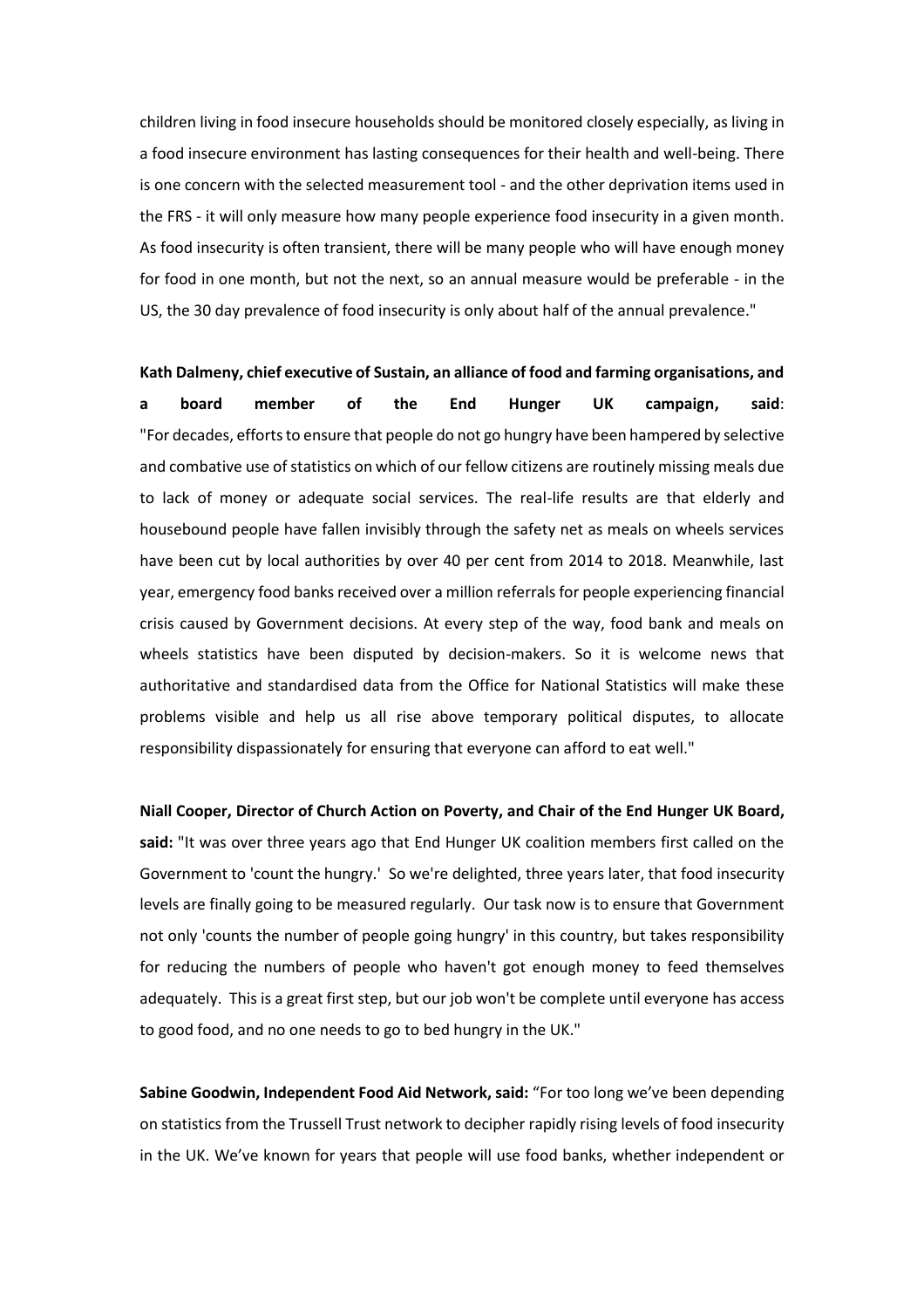Trussell Trust, as a last resort and that food insecurity levels are far higher as so many suffer in silence. The news that the ten food insecurity-related questions will be added to the DWP's Family Resources Survey is very welcome indeed and we look forward to the systemic changes that this critical data could lead us to."

## **Ann Jones, NFWI's Vice Chair, and Chair of the Public Affairs Committee,** said:

"The NFWI has been calling for the government to start measuring levels of UK food poverty since 2017 and we are delighted that the ONS is taking this important step to measure food insecurity, as part of its Family Resources Survey.

"This measurement will give a better understanding of who and how many people are affected by food poverty in the UK, allow for the identification of hotspots and enable service providers to target their resources more effectively. It will provide a baseline to determine whether food insecurity levels are growing or receding and, crucially, the potential impact of government policies on food poverty levels.

"It is unacceptable that an estimated 8 million people are locked in food poverty in the UK today; this measurement marks an important first step to end this crisis and we would like to congratulate the ONS on committing to its implementation."

## **Notes to editors**

Food Foundation briefing[: Household food insecurity: the missing data](https://foodfoundation.org.uk/wp-content/uploads/2016/11/FF-Food-insecurity-4pp-V3.pdf)

The ten questions on food insecurity that will be added to the survey directly reflect the USDA questions, and are as follows:

- 1. "We worried whether our food would run out before we got money to buy more." Was that often, sometimes, or never true for you in the last 30 days?
- 2. "The food that we bought just didn't last and we didn't have money to get more." Was that often, sometimes, or never true for you in the last 30 days?
- 3. "We couldn't afford to eat balanced meals." Was that often, sometimes, or never true for you in the last 30 days?